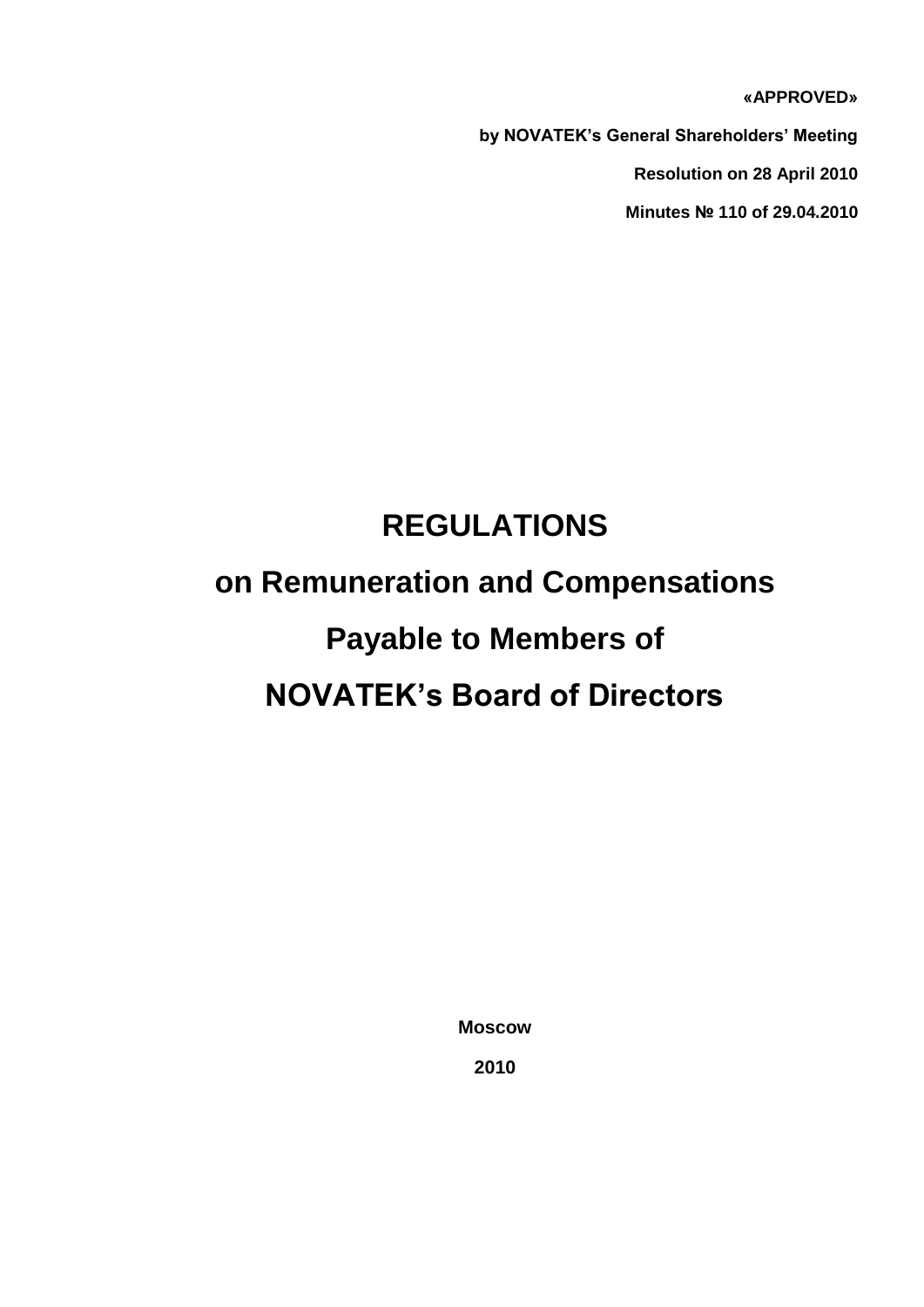#### **1. GENERAL PROVISIONS**

1.1. These Regulations (the *«Regulations»*) are developed in accordance with the Federal Law «On Joint Stock Companies», the Charter of OAO NOVATEK (the *«Company»*), the Regulations on the Company's Board of Directors and other existing regulations.

1.2. These Regulations shall determine the size and procedure of paying remuneration and compensations to the members of the Company's Board of Directors.

1.3. The amounts of remuneration and compensations contemplated by the Regulations are exclusive of any taxes. The Company shall independently determine, deduct and pay taxes (within its competence) arising in connection with payment of remuneration and compensations to the members of the Board of Directors, as well as compensate the banks fee for the money transfer.

1.4. The period for calculation and payment of remuneration and compensations to the members of the Board of Directors shall commence on the date on which a decision is made by the annual general meeting of shareholders to elect the members of the Board of Directors until the next annual general meeting at which a new Board of Directors is elected (the *«Calculation Period»*).

1.5. A decision to pay remuneration and compensations to the members of the Board of Directors shall be taken at the same annual general meeting of shareholders at which they are elected. The annual general meeting of shareholders electing the new composition of the Board of Directors shall be entitled to decide on payment of additional remuneration to the members of the Board of Directors whose authorities have expired.

1.6. A member of the Board of Directors shall notify the Company of its banking details for the remuneration transfer, as well as other details required for the performance by the Company of its tax agent's functions before the commencement of the remuneration payment period established by these Regulations, as otherwise the period established by the Regulations for the payment of remuneration and compensations shall be calculated from the date on which the BoD member notifies the above details to the Company.

#### **2. SIZE AND TYPES OF REMUNERATION TO THE BOD'S MEMBERS.**

2.1. The size of remuneration to a member of the Board of Directors for the Calculation Period equals to RR 12,000,000 (*«Maximum Size of Remuneration»*).

2.2. Remuneration to members of the Company's BOD consists of the following types of remuneration:

• Permanent part of remuneration;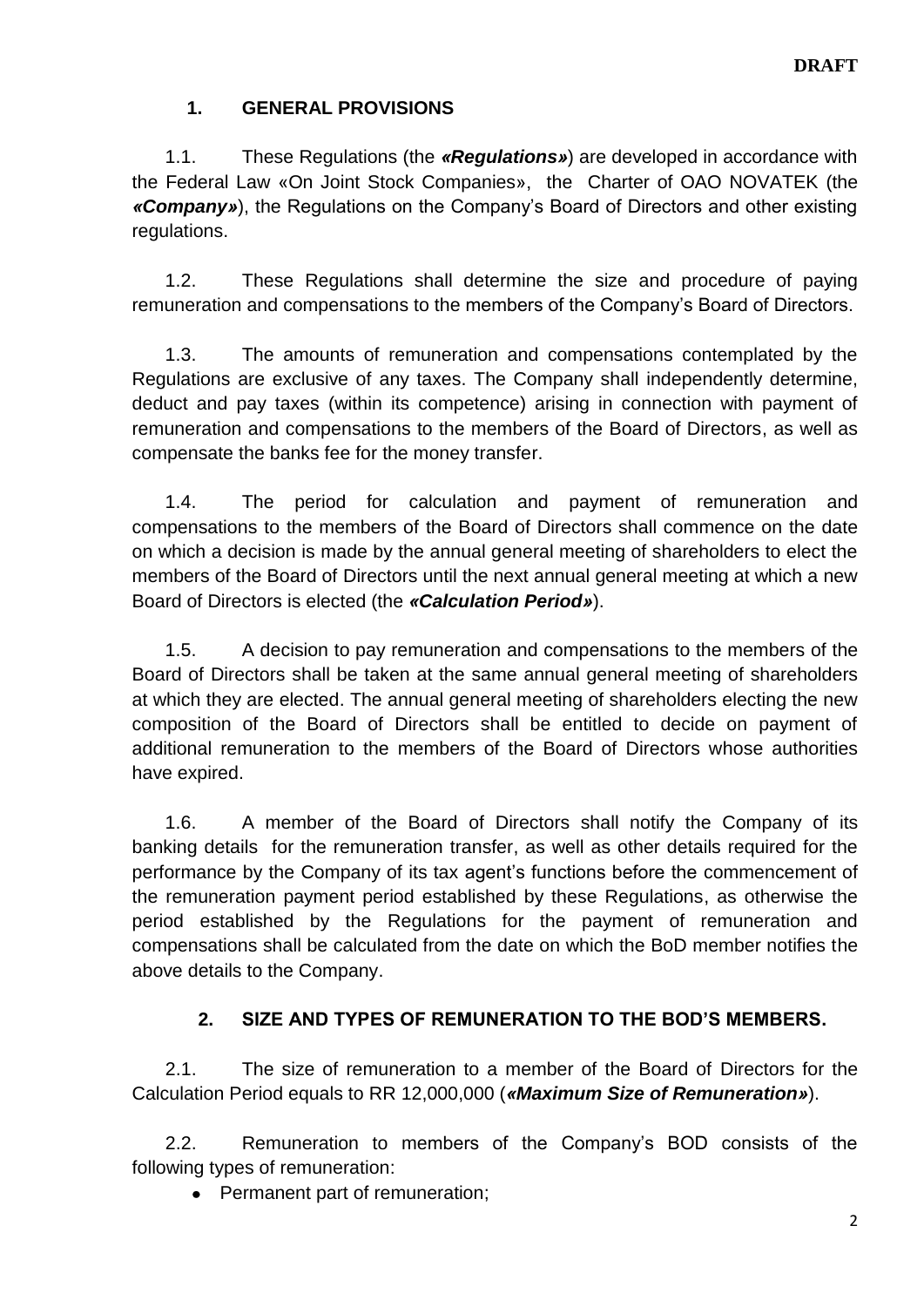- Remuneration for attending the BOD meetings;
- Remuneration for attending the meetings of the committees (subcommittees) of the Board of Directors.

2.3. Apart from the maximum size of remuneration, the Chairman of the Board of Directors shall additionally be paid a remuneration for exercising the functions of Chairman of the Board of Directors in size of 50% of the permanent part of remuneration, set forth by clause 3.2. of the Regulations. The above mentioned additional remuneration shall be paid to the Chairman of the Board of Directors in the form and in the amount set forth by the clauses 3.3.-3.5. of the Regulations.

2.3. The maximum size of remuneration may be changed by resolution of the Company's general meeting of shareholders. In this case the permanent part of remuneration, the maximum size of remuneration for attending the meetings of the Board of Directors and the maximum size of remuneration for attending the meetings of the committees (subcommittees) of the Board of Directors established by the clauses 3.2., 4.1., and 5.1. of the Regulations accordingly shall be changed proportionately.

#### **3. PERMANENT PART OF REMUNERATION TO THE MEMBERS OF THE BOARD OF DIRECTORS**

3.1. The permanent part of remuneration shall be paid to a BoD member for performing its duties.

3.2. The permanent part of remuneration to a BoD member equals to RR 8,000,000 for the Calculation Period.

3.3. The permanent part of remuneration shall be paid in equal portions 4 times within the Calculation Period: not later than 15 July, 15 October, 15 January and 15 April.

3.4. In the event of early termination of authorities of the BoD member and election of new BoD members at the extraordinary general meeting of shareholders, the permanent part of remuneration shall be paid in the size proportionate to the actual term of authorities of the BoD member and shall be determined as the size of the permanent part of remuneration specified in clause 3.2. of the Regulations multiplied by the actual term of exercising authorities and divided by the Calculation Period consisting of 365 (366) days.

3.5. In the event that the size of the permanent part of remuneration of the BoD member whose authorities have been terminated earlier is lower than the amount of remuneration paid to it earlier, such difference shall not be refunded.

#### 4. **REMUNERATION FOR ATTENDING THE BOD MEETINGS**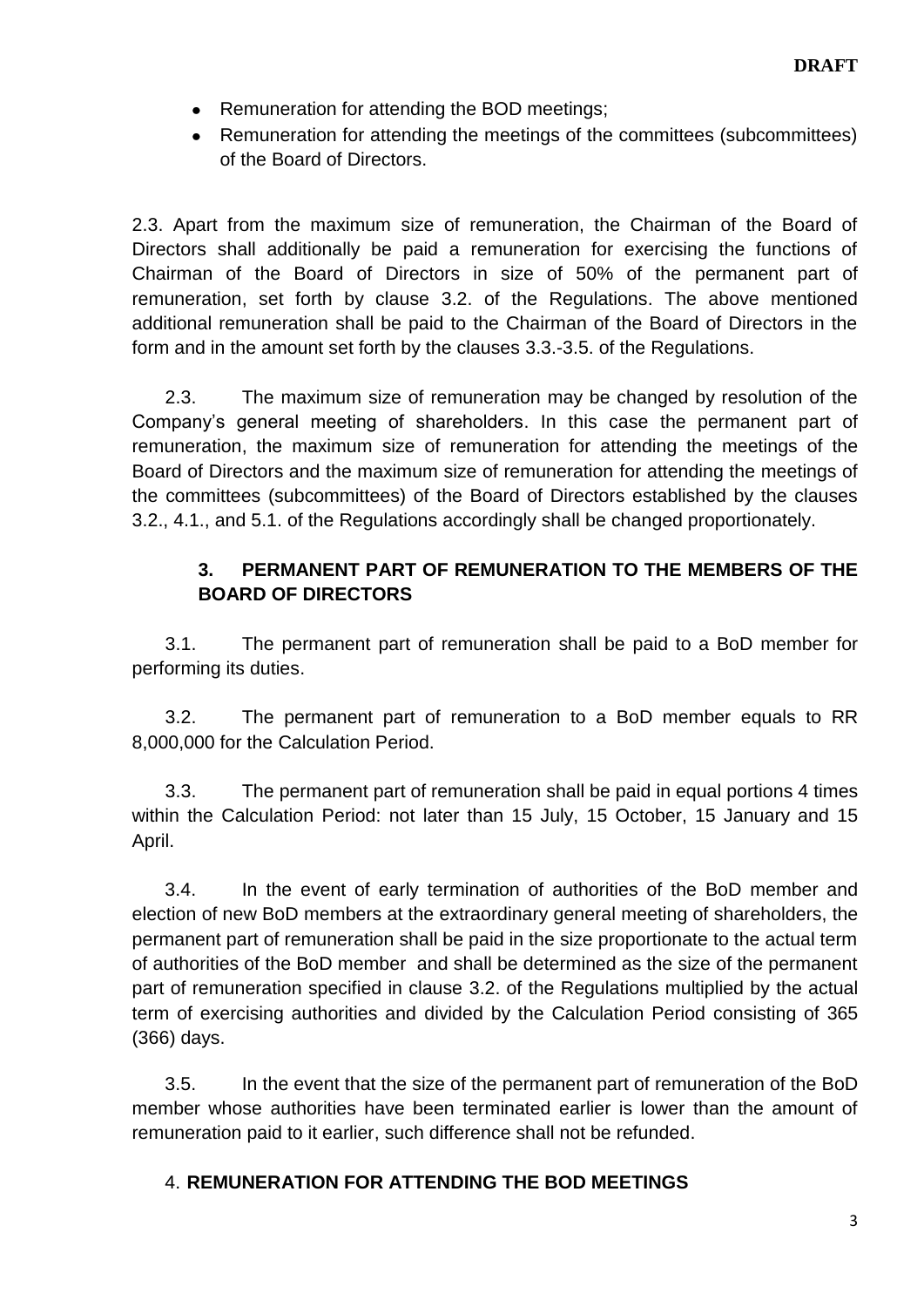4.1. The BOD members shall be paid a remuneration for attending the meetings of the Board of Directors. The maximum size of such remuneration equals to RR 2,000,000 for the Calculation Period.

4.2. Remuneration for attending the meetings of the Board of Directors shall be paid:

- for attending the meeting of the Board of Directors conducted in the form of joint attendance;
- for attending the meeting of the Board of Directors conducted in absentee form.

4.3. In the event of conducting the meeting in the form of joint attendance, a member of the Board of Directors who does not personally attend the meeting, though it sent its written opinion on the agenda items considered at the BoD meeting, shall not be paid a remuneration for attending such BoD meeting.

4.4. The size of remuneration for attending the meeting payable to the BoD member shall be calculated based on the following formula:

$$
B3 = \frac{B \times 3}{K3}
$$

where:

ВЗ – the size of remuneration to a BoD member for attending the BoD meetings;

В – maximum size of remuneration established by clause 4.1. of the Regulations;

З – number of meetings of the Board of Directors during the Calculation Period attended by the BoD member (subject to clause 4.3. of the regulations);

КЗ – number of the BoD meetings conducted during the Calculation Period.

4.5. Remuneration for attending the BoD meetings shall be accrued based on the memorandum of Secretary of the Board of Directors, which specifies the number and form of the BoD meetings conducted during the Calculation Period, details on participation of the BoD members in such meetings.

4.6. The memorandum specified in clause 4.5. of the regulations shall be submitted to the Company's Accounting Department not later than 3 business days after the end of the Calculation Period.

4.7. Remuneration for attending the meetings of the Board of Directors shall be paid not later than 15 business days after the end of the Calculation Period.

#### 5. **REMUNERATION FOR ATTENDING THE MEETINGS OF THE BOD'S COMMITTEES (SUBCOMMITTEES)**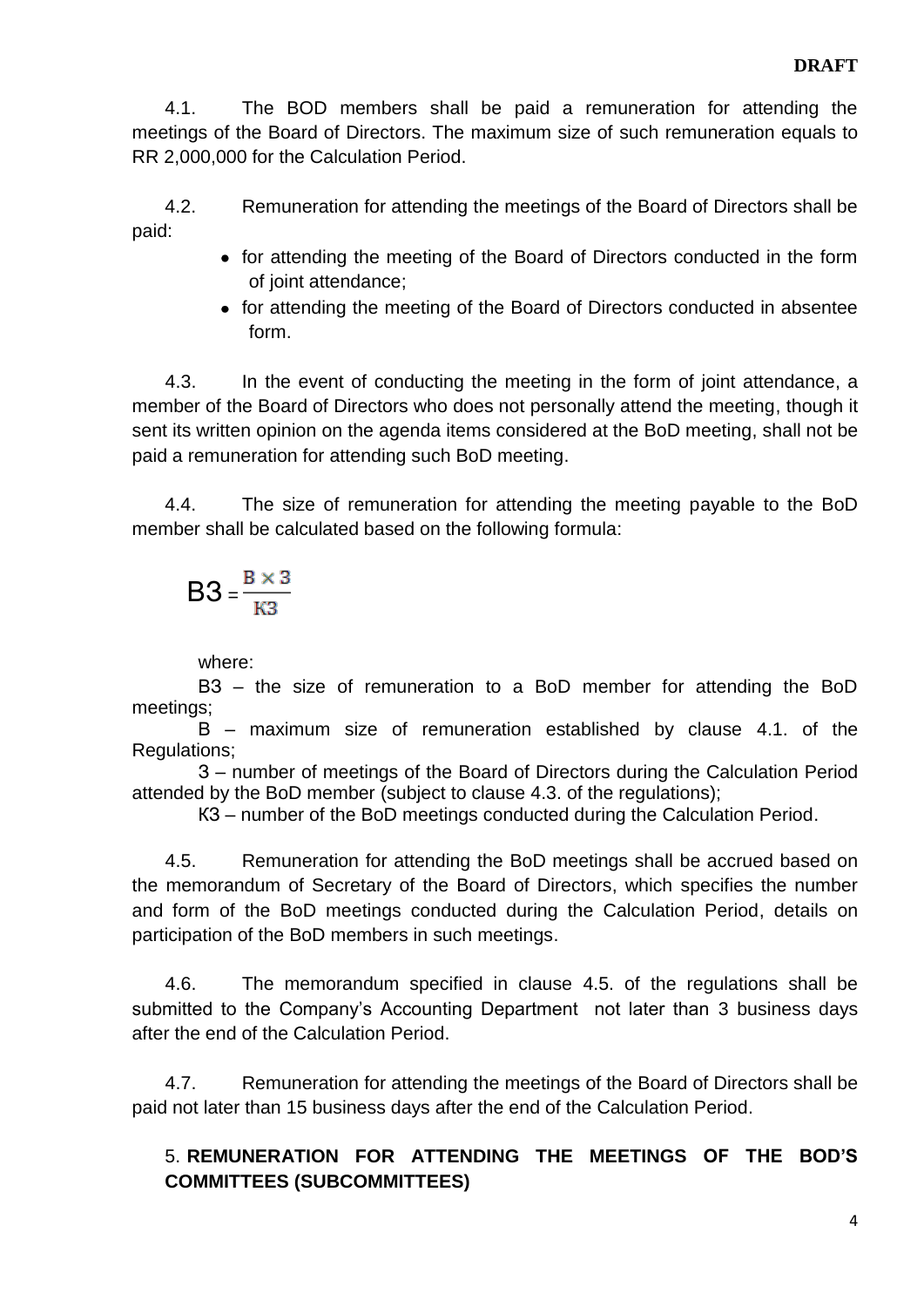5.1. The BOD members shall be paid a remuneration for attending the meetings of the BoD's committees (subcommittees). The maximum size of such remuneration equals to RR 2,000,000 for the Calculation Period.

5.2. Remuneration for attending the meetings of the BoD's committees (subcommittees) shall be paid:

- for attending the meeting of the BoD's committee (subcommittee) conducted in the form of joint attendance;
- $\checkmark$  for attending the meeting of the BoD's committee (subcommittee) conducted in absentee form.

5.3. The size of remuneration for attending the meeting of the BoD's committee (subcommittee) payable to the BoD member shall be calculated based on the following formula:

$$
B3K=\frac{{\rm B3}_{\scriptscriptstyle{K}}\times 3}{{\rm K3}_{\scriptscriptstyle{K}}}
$$

where:

ВЗК – the size of remuneration to a BoD member for attending the meetings of the BoD's committee (subcommittee);

 $B3<sub>x</sub>$  – maximum size of remuneration established by clause 5.1. of the Regulations;

– number of meetings of the BoD's committee (subcommittee) during the Calculation Period attended by the BoD member;

 $K3<sub>k</sub>$  – number of meetings of the BoD's committees (subcommittees) to which a BoD meber was elected.

5.4. Remuneration for attending the meetings of the BoD's committees (subcommittees) shall be accrued based on the memorandum of Secretary of the Board of Directors, which specifies the number and form of the conducted meetings of the BoD's committees (subcommittees) and details on participation of the BoD members in such meetings.

5.5. The memorandum specified in clause 5.4. of the Regulations shall be submitted to the Company's Accounting Department not later than 3 business days after the end of the Calculation Period.

5.6. Remuneration for attending the meetings of the BoD's committees (subcommittees) shall be paid not later than 15 business days after the end of the Calculation Period.